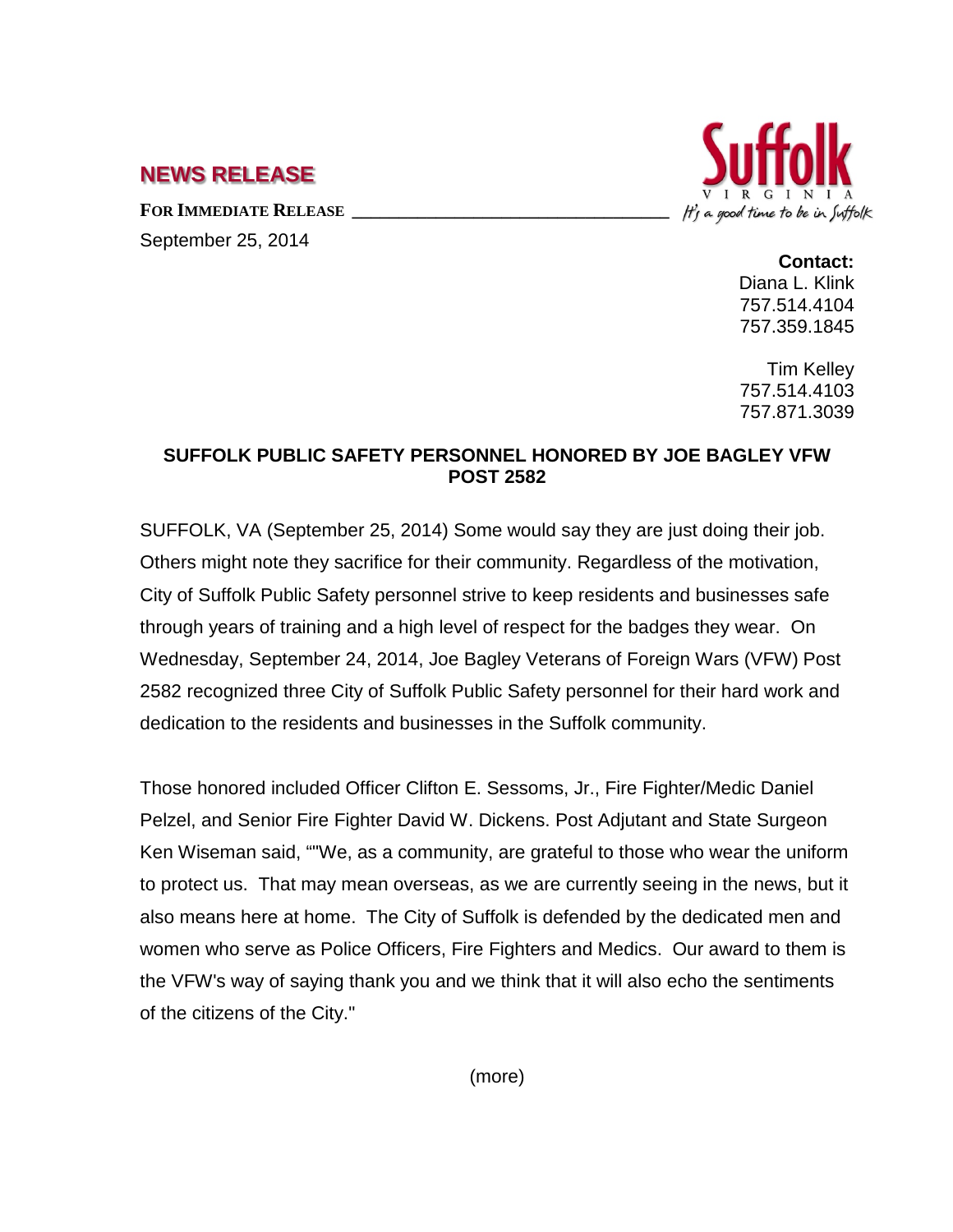Suffolk Police Officer Clifton E. Sessoms, Jr. received the Joe Bagley VFW Post 2582 Law Enforcement Public Servant Citation. Officer Sessoms joined the Suffolk Police Department in November of 2009 and is currently assigned to Uniform Patrol and serves on the evening shift at Precinct One. Officer Sessoms received the Officer of the Week award for the week of August 29-September 4, 2011 for a traffic stop resulting in a possession with intent to distribute marijuana charge. Sessoms was also award the Officer of the Third Quarter honor for his performance during 2011. In 2012, Sessoms was awarded Officer of the Third Quarter from the Suffolk Crime Line. He was named Co-Officer of the Week from January 18-24, 2011 for an investigation into a robbery. In March of 2013, Officer Sessoms was awarded a Departmental Commendation for his performance during the year of 2012. Sessoms received another Departmental Commendation for his involvement in training three rookie officers in April of 2013. In March of 2014, Sessoms was named Co-Officer of the Week for an investigation resulting in a search warrant and charges of possession of marijuana and maintaining a common nuisance. He was Co-Officer of the Week for March 31 through April 6, 2014 for a traffic stop resulting in the arrest of a wanted person.

Officer Sessoms was born in Roanoke, Virginia and later attended Deep Creek High School. Sessoms has been married to Robin Sessoms for 14 years and has three children, Tryston David, Phillip James, and Cordelia Lynn.

(more)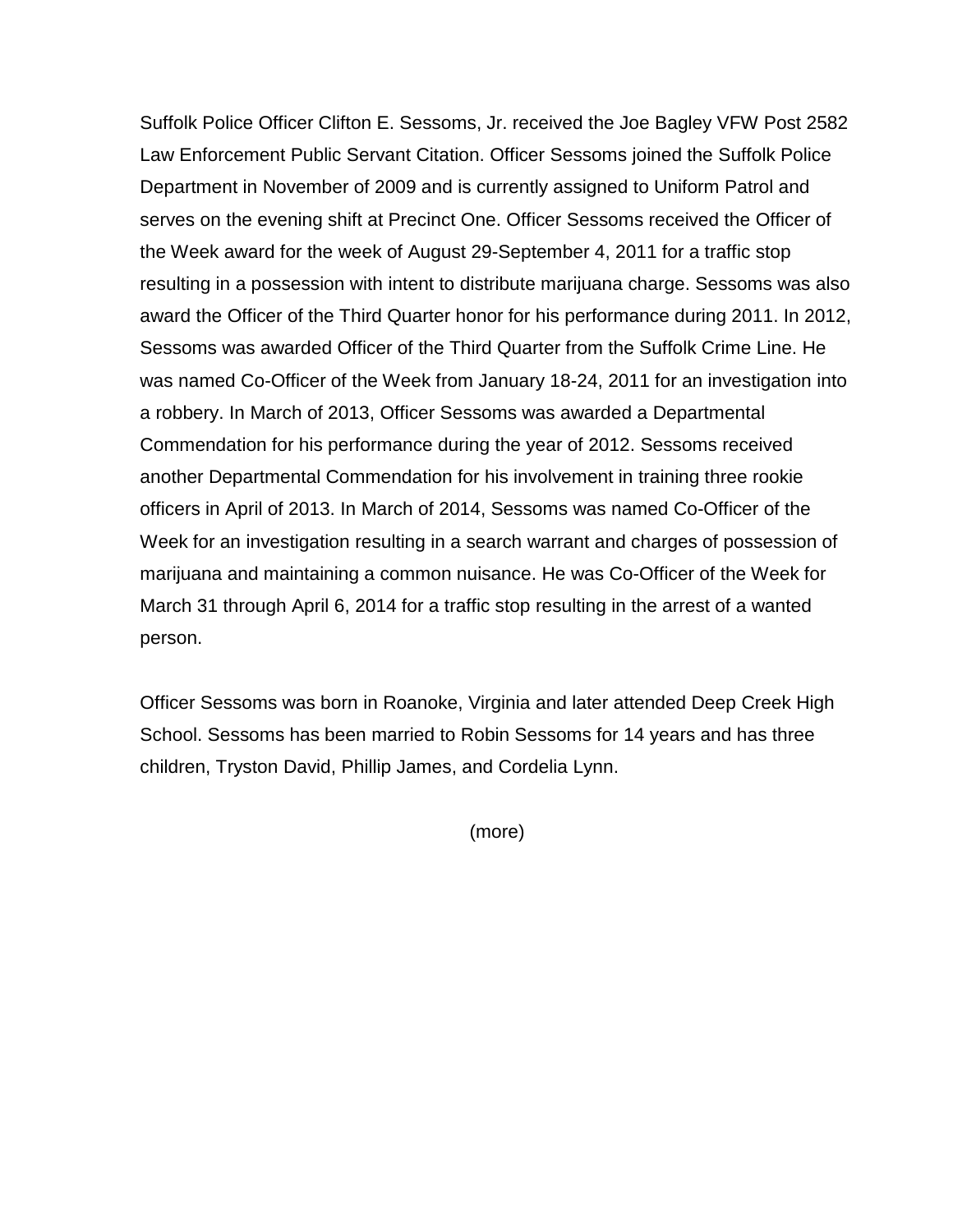Suffolk Fire & Rescue Firefighter/Medic Daniel Pelzel received the Joe Bagley VFW Post 2582 Emergency Medical Technician Public Servant Citation. Pelzel began his career as a volunteer Emergency Medical Technician (EMIT) with the Virginia Beach Volunteer Rescue Squad. He earned his EMT-Intermediate certification in 2009. During the time Pelzel volunteered for the Virginia Beach Rescue Squad, he received the Lifesaver Award for a cardiac arrest conversion and was nominated for the Tidewater EMS Call of the Year. Pelzel joined Suffolk Fire & Rescue in October 2011 and graduated from the Southside Regional Fire Academy as class valedictorian in May of 2012. He earned his EMT-Paramedic certification in December 2011 and is the most recent recipient of the Department's Paramedic of the Year award. He also received a nomination in 2014 for the Tidewater EMS Provider of the Year. In his nomination, Pelzel was praised for his skills and his willingness to share them with others. He is known for his initiative and team-oriented approach as well as setting the example through is performance and positive attitude.

Firefighter/Medic Pelzel is currently assigned to Station 6 in the Second Battalion on Shift C. He holds numerous certifications from the Virginia Department of Fire Programs and other agencies. Pelzel presently serves as a Fire Media II. He has been married for two years to his wife, Nicky. Together, they reside in Chesapeake, Virginia.

Suffolk Fire & Rescue Senior Fire Fighter David W. Dickens received the Joe Bagley VFW Post 2582 Firefighters Public Servant Citation. Dickens started his career in 1994 in the fire service with the Driver Volunteer Fire Department. Dickens began his career with the City of Suffolk in the Public Utilities Department prior to joining Suffolk Fire & Rescue in 1997 as a Fire Fighter I. Dickens presently serves as a Senior Fire Fighter and is the most recent recipient of the Department's Fire Fighter of the Year award. As part of his nomination, Dickens was described as having a relentlessly positive and contagious attitude that motives others around him to do their very best. He is always optimistic, flexible and detail oriented.

(more)